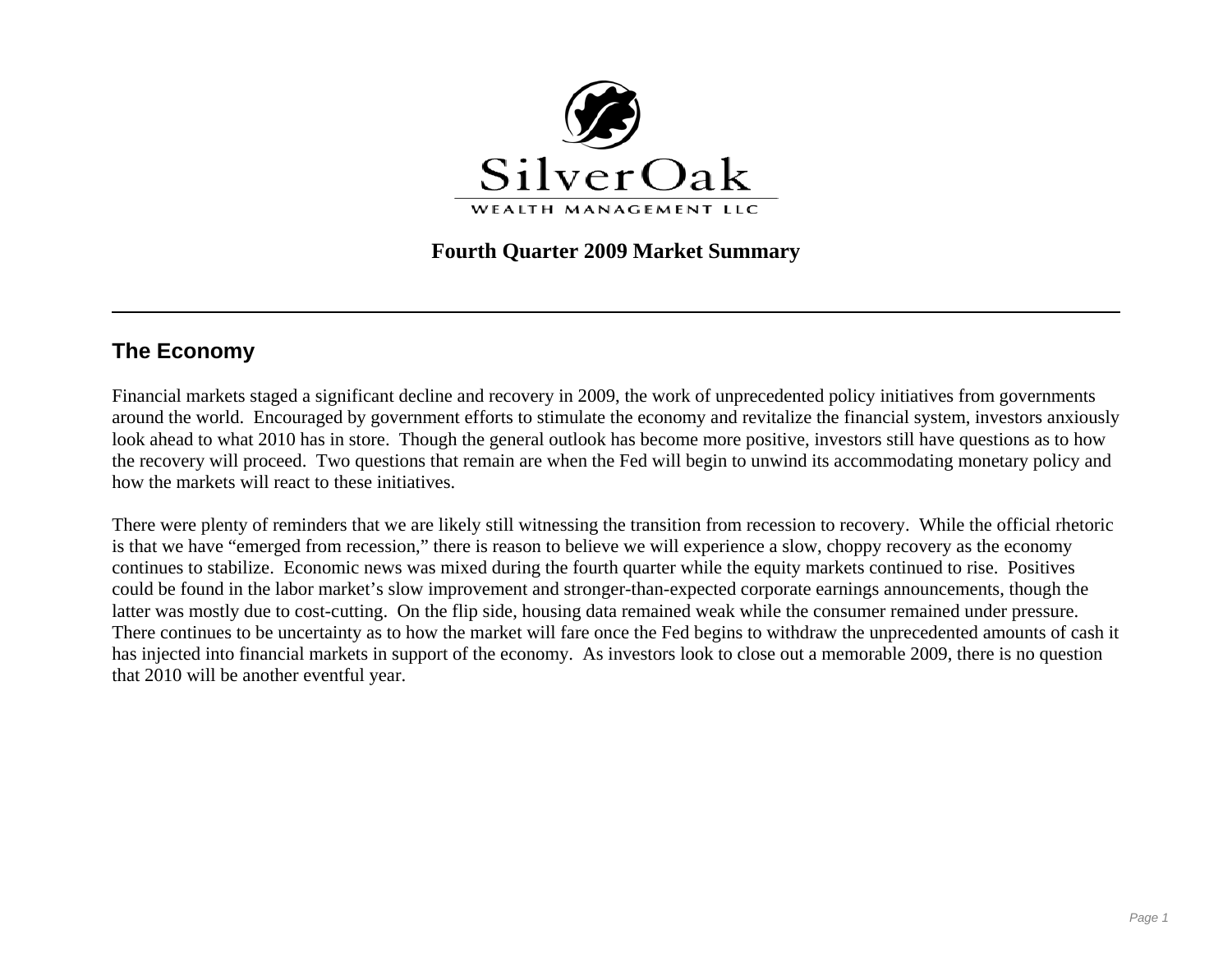# **Highlights**

## GDP

Originally announced at 3.5% on an annualized basis, the final revision for third quarter GDP was 2.2%, indicating that the economy was not recovering as quickly as previously thought. The revisions were primarily driven by lower estimates for inventories, government purchases and personal consumption. Nevertheless, this was the first positive number since the second quarter of 2008. Investors will look to a sizeable increase reported for 4Q 2009.

#### THE FED

The Fed, FDIC, and Treasury added \$2.2 trillion of liquidity to the economy (15.5% of GDP) in 2008. In 2009, policy makers added an additional \$479 billion (3.4% of GDP). Most of the "emergency" Fed programs have shrunk in size due to the lack of demand, though the Fed's balance sheet remains at approximately \$2 trillion, as mortgage security purchases have increased. The increased support for the mortgage market is set to end in March 2010. As such, the Fed's exit strategy is becoming increasingly significant as we enter the New Year.

During the quarter, there was much speculation as to when the Fed may end some of the quantitative easing that has taken place, especially as the economy rebounds. Investors have been focusing on speeches by Fed officials in an attempt to determine the Fed's near-term policy. Still to be determined is the strength of the economy given strong headwinds and additional steps needed for a sustainable recovery as the Fed attempts to exit the financial markets.



### **U.S. Equity Market Returns by Major Sector**

(Securities in S&P 500, 4th Quarter 2009)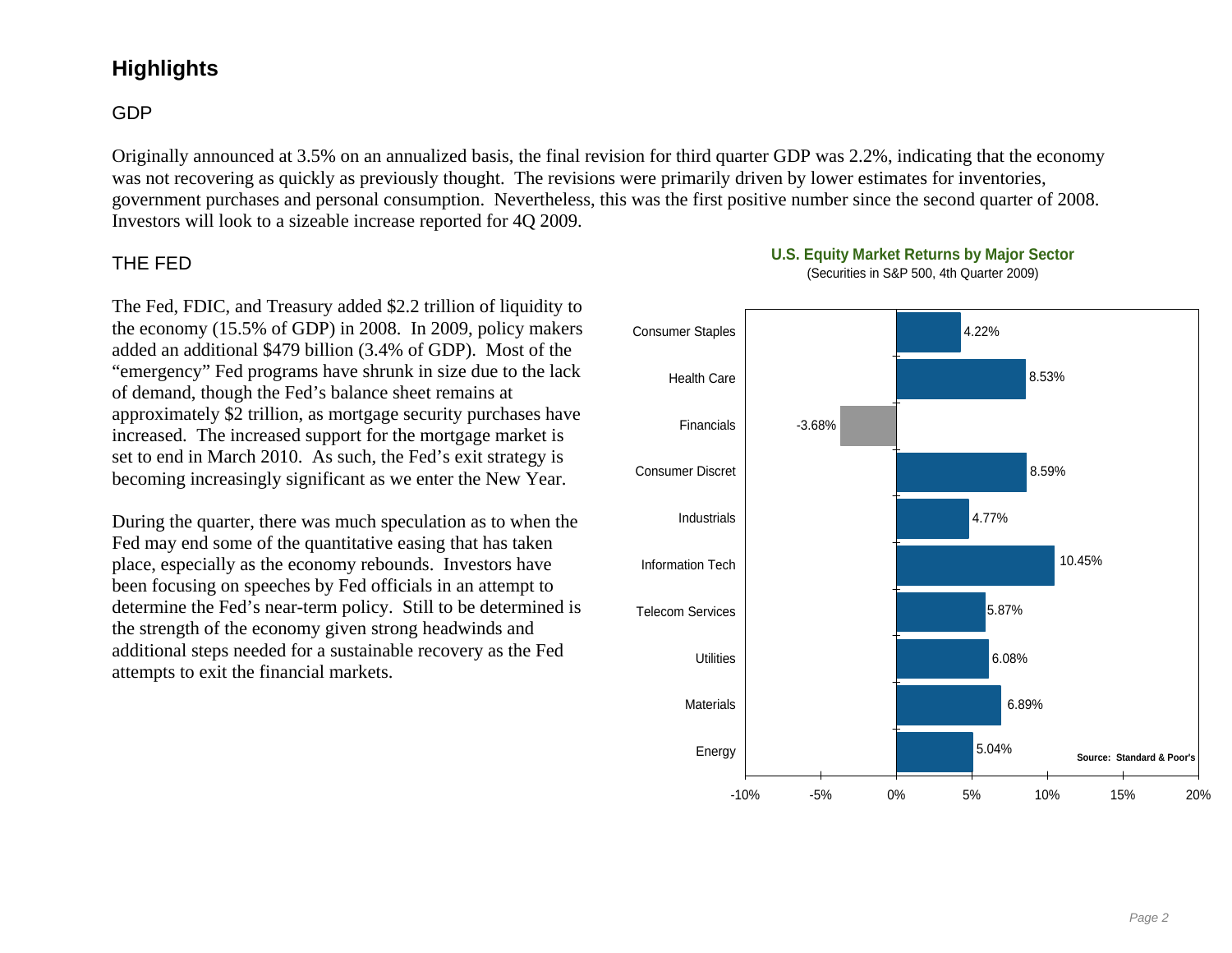At the beginning of the quarter, Fed members voted unanimously to leave the overnight lending rate at a range of zero to 0.25%. They stated that the rate would remain "exceptionally low" for an extended period of time. In similar fashion, December's Federal Open Market Committee (FOMC) left the overnight lending rate unchanged. The FOMC voted unanimously to keep the Fed funds rate in a range between zero and 0.25% and stated that this rate would likely remain low for a long time.

However, some investors still worry that the Fed may risk a surge in inflation if rates are kept low for an extended period of time. Thus far, the weak economy has kept inflation concerns subdued. The October CPI was slightly higher than expected, rising 0.3% versus expectations of a 0.2% increase. CPI matched expectations and rose again in November, registering a 0.4% increase. The inflation outlook has been relatively benign given the economic expansion is expected to be slow in the coming year.

Also of note were the Treasury auctions throughout the quarter. October witnessed the Treasury issuing \$44 billion in two-year notes at a yield of 0.80%, the lowest yield for a two-year auction on record. To close out the year, the Treasury sold \$32 billion of sevenyear notes, capping a record year of more than \$2.1 trillion in debt sales.

### CONSUMER SPENDING

Consumers continued to repair their personal balance sheets throughout the quarter, as evidenced by lower personal spending, which declined 0.5% in September. The driving factor behind the drop was the expiration of Cash for Clunkers, which ended in August. In keeping with lackluster consumer spending, consumer confidence wavered during the quarter. December's University of Michigan Consumer Confidence survey came in at 72.5, down slightly from September's survey of 73.5, though up significantly from December 2008's reading of 60.1.

Entering October, consumer credit had declined for six consecutive months, the longest streak since the credit squeeze of 1991 indicating that consumers are borrowing less and therefore spending less, a strong headwind to economic growth. The contraction in consumer credit slowed in October, having fallen \$3.5 billion and very short of expectations for a contraction of \$9.4 billion. The report indicates that consumers continue to cut back on credit spending, but at a lesser pace than in previous months. In the midst of recovery, there is likely to be restrained demand from the over-extended consumer.

## **HOUSING**

The housing market continued to struggle during the quarter as housing starts tumbled 10.6% in October to its lowest level since April. Sales of newly built homes fell 11.3% in November, a seven-month low. Reports such as these served to add doubts about the strength of the economic recovery.

The Wall Street Journal reported that the proportion of U.S. homeowners who owe more on their mortgages than their properties are worth reached almost 23%. Investors will watch the housing market closely going forward, as it has been propped up by the Fed's efforts to keep mortgage rates low through the purchase of mortgage-backed securities.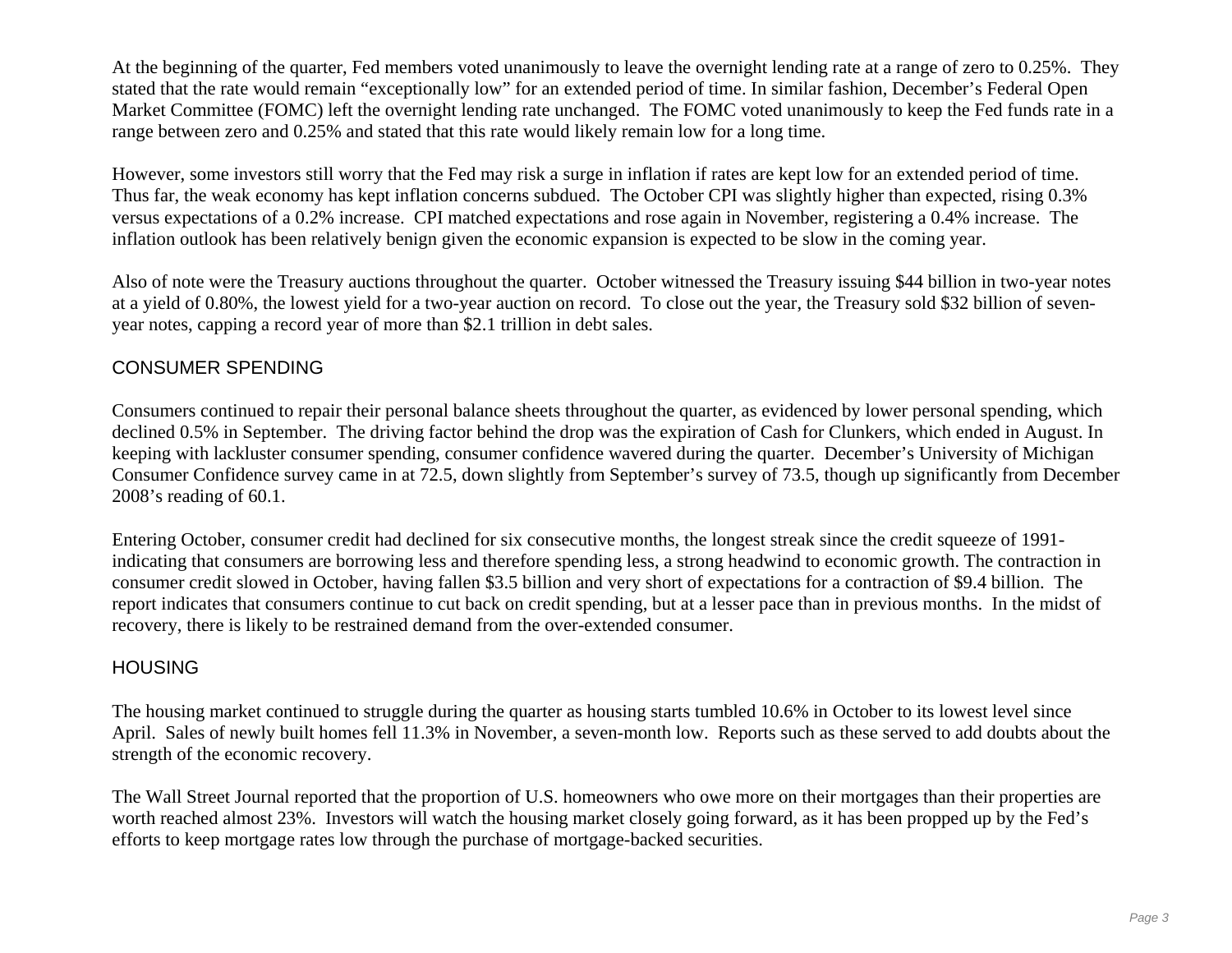### EMPLOYMENT

Job losses continued to slowly grind lower during the quarter. Weekly claims peaked at around the 650,000 level this past spring and have been trending lower since then. Economists had predicted job losses of 170,000 in September, though the numbers came in worse that expected with a loss of 263,000, bringing the unemployment rate to 9.8%

The rate of job losses slowed during October, though the unemployment rate jumped to a higher-than-expected level, registering 10.2% for October. Though the figure was generally expected to reach double-digits, many believed it would not do so until the middle of 2010.

The moderating trend continued in November's employment report, as the loss in nonfarm payrolls was expected to number 125,000, but came in at 111,000. There were also positive revisions to previous months. The unemployment rate also dropped from 10.2% to 10.0%, though the rate is still expected to trend higher over the coming months.

The pace of job losses has slowed gradually in recent months as many hope for the economy to begin adding jobs within the next quarter or two. Though the bar is still low for employment improvement, the job market hopes to be on the verge of monthly payroll employment increases.

#### **CURRENCY**

After narrowing in August, the U.S. trade deficit widened again in September. Drivers for the increase were slight increases in U.S. exports due to improvements in global demand and a decline in U.S. imports. The rising deficit has led to a continued weakening of the U.S. dollar and has been a positive for gold prices.

Though the dollar ended slightly up for the quarter, it remained significantly down from its March highs. The first full week of October witnessed the U.S. dollar falling to its lowest level since August 2008, and served to drive commodity prices higher. Simultaneously, gold rose to a new record high and finished the week at \$1,048/ounce. The large and ever-increasing U.S. deficit and looming supply in the U.S. bond markets have caused the dollar to weaken as funds have shifted out of the U.S. into higher-risk markets.

Continually hovering over markets is a fear that the large U.S. government deficit will lead to a steep decline in the dollar due to the risks associated with deficit spending on a large scale and keeping interest rates at zero for an extended period of time.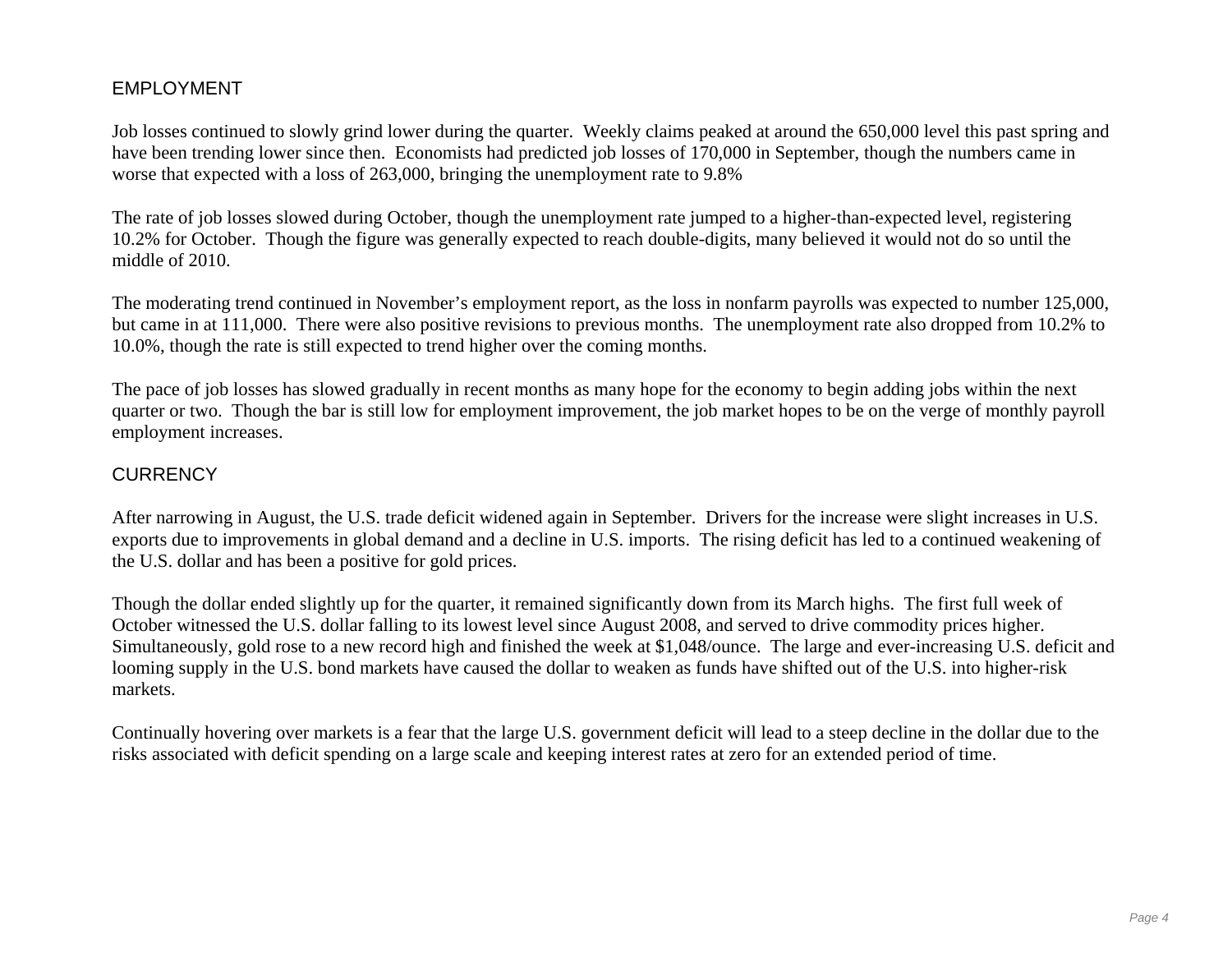#### INSTITUTE FOR SUPPLY MANAGEMENT

As for other economic indicators, the service and manufacturing indicators remained positive during the quarter. The Non-Manufacturing Institute for Supply Management (ISM) index rose from 48.4 to 50.9 in September, passing the breakeven level of 50. A reading above 50 indicates that business experienced month-over-month gains and that the economy is expanding.

There was also a broad-based rise in the December Manufacturing ISM index, increasing from 53.6 in November to 55.9 in November. This places it at a healthy level and suggests that some momentum has picked up as the fourth quarter ended.

## **Events**

- In December, Bank of America reached an accord to repay \$45 billion in bailout funds, a move that will allow it to escape pay curbs imposed by the United States. Citigroup and Wells Fargo also won similar agreements later in the month. This is a positive sign that the banking sector is healing but even with the start of these repayments, TARP still holds \$300 billion of exposure to autos, foreclosures, and AIG.
- Time Magazine's named Ben Bernanke "Person of the Year" as he was voted to a second term as Chairman of the Federal Reserve by a vote of 16-7. His second term will last into 2014.
- $\bullet$  Dubai World, a state-controlled holding company of Dubai, admitted it was struggling with \$59 billion in liabilities. This announcement led to large scale sell-offs in global equity markets and oil reached a six-week low. The yield on the 10-year U.S. Treasury plunged 16 basis points to 3.21% during the week.
- $\bullet$  In October, Federal authorities exposed an insider trading ring centering on Raj Rajaratnam, founder of Galleon Group. He has been accused of operating an elaborate insider trading operation through his hedge fund. Galleon Group had made Rajaratnam one of the wealthiest men in America with an estimated net worth of \$1.3 billion.
- $\bullet$  A focal point of President Obama's domestic agenda has been the \$871 billion proposal that would provide access for 31 million Americans who do not currently have health care insurance. The Senate voted 60-39 on Christmas Eve for a bill that aims to extend insurance coverage to nearly every American. House and Senate negotiators are set to begin merging their two health bills in early January 2010.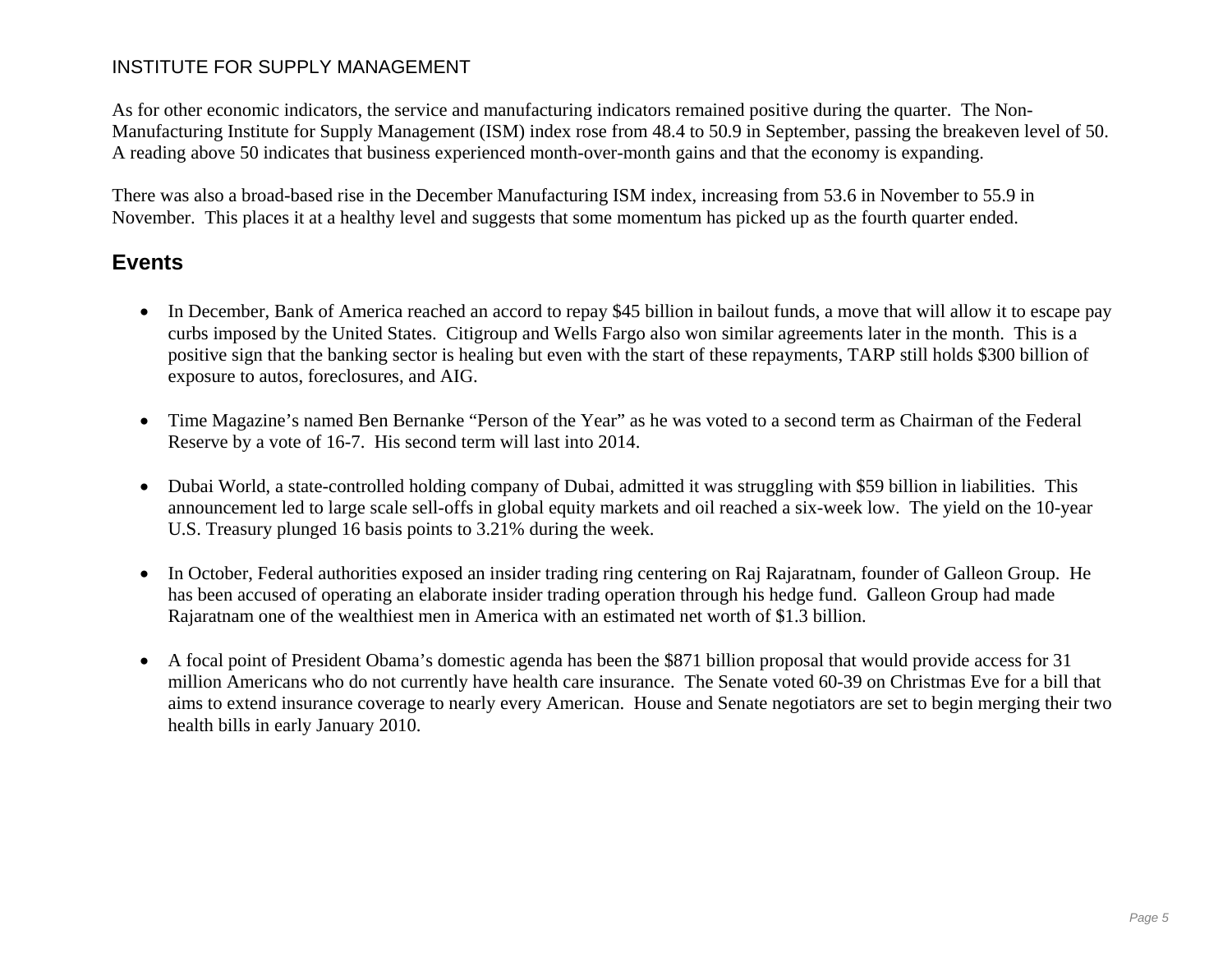## **Interest Rates**

On the surface, the fixed income market exhibited relative calm in the fourth quarter, with interest rates for the most part ending the quarter only slightly higher than the previous quarter. However, price gains in October and November were offset by volatility and price declines in December, reflecting the market's digestion of improving economic data and an anticipation of an eventual unwinding of current Fed policies.



**U.S. Treasury, Muni and Corporate 30-Year Yield Curves**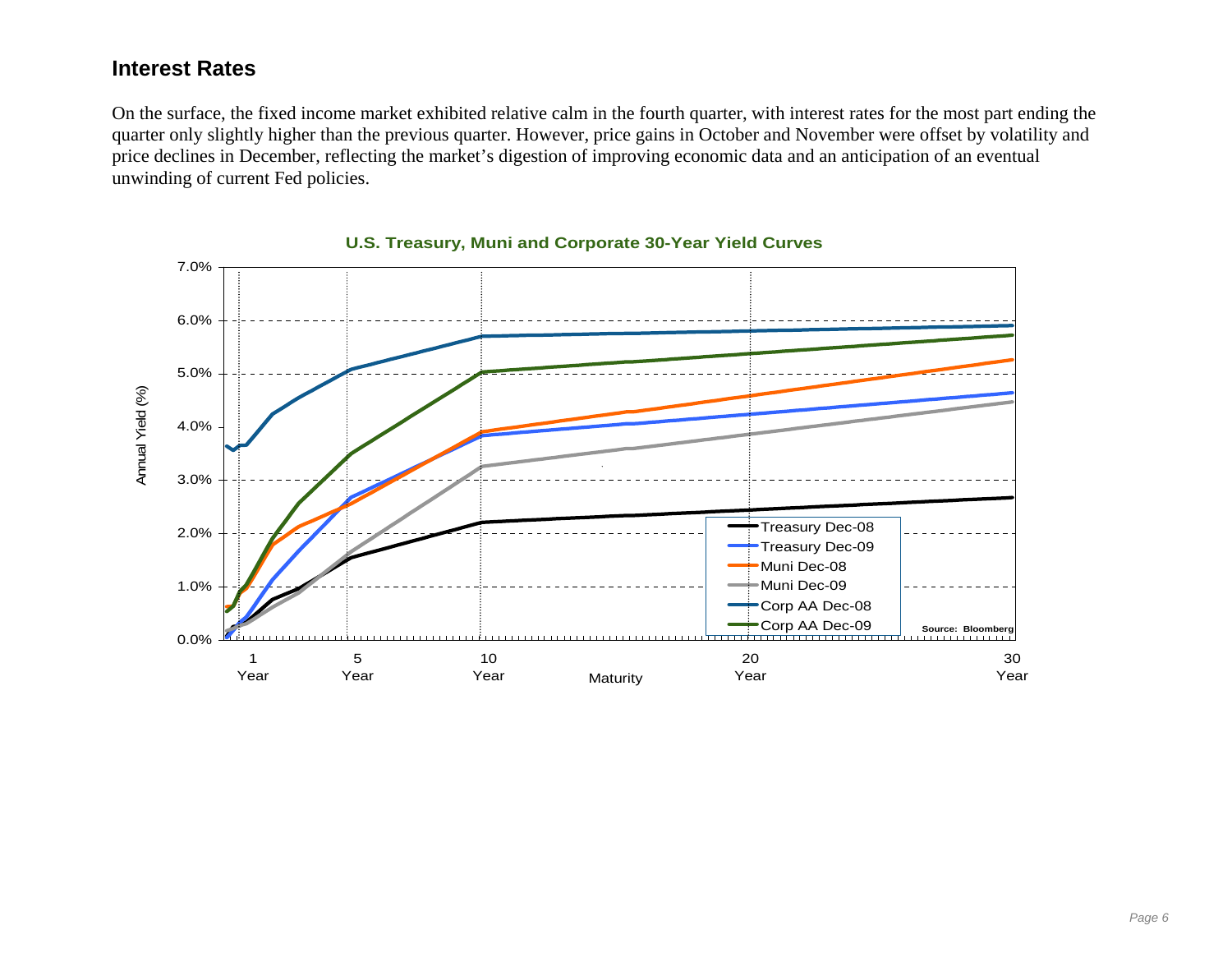For the quarter, the Barclays Capital Aggregate Bond Index posted a total return of +0.20% even though its yield rose from 3.56% on September 30th to 3.69% on December 31st. The yield on the index on November 30th stood at 3.16%, demonstrating just how much prices fell during the last month of the quarter. Short-term Treasury obligations fared better during the quarter, with the Barclays 1-3 Year Treasury index gaining +0.48% on a drop in yield from 1.82% to 1.73%. Intermediate-term Treasurys also enjoyed slight price gains, with the Barclays 5-7 Year Treasury index generating a total return of +0.51% for the quarter.

In the credit segment of the fixed income market, gains during the fourth quarter were lower than in the previous two quarters, but still better than Treasurys. The Barclays US Intermediate Credit index advanced +1.61% during the quarter, while the short-term 1-3 Year

Credit and intermediate 5-10 Year Credit indices posted returns of +1.31% and +1.75%, respectively. The continued economic recovery remained a positive for high-yield securities, which continued their torrid advance: the Barclays US Corporate High Yield index gained +6.19% for the quarter, resulting in a oneyear advance of +58.21%.

The environment in the fourth quarter wasn't quite as favorable for municipal bonds. Shorter-term maturity munis posted gains of up to 0.80% for the quarter, but intermediate and longer term maturities declined. The Barclays Municipal Bond index posted a loss of -0.96% for the quarter, but still generated a +12.91% gain for the entire year.